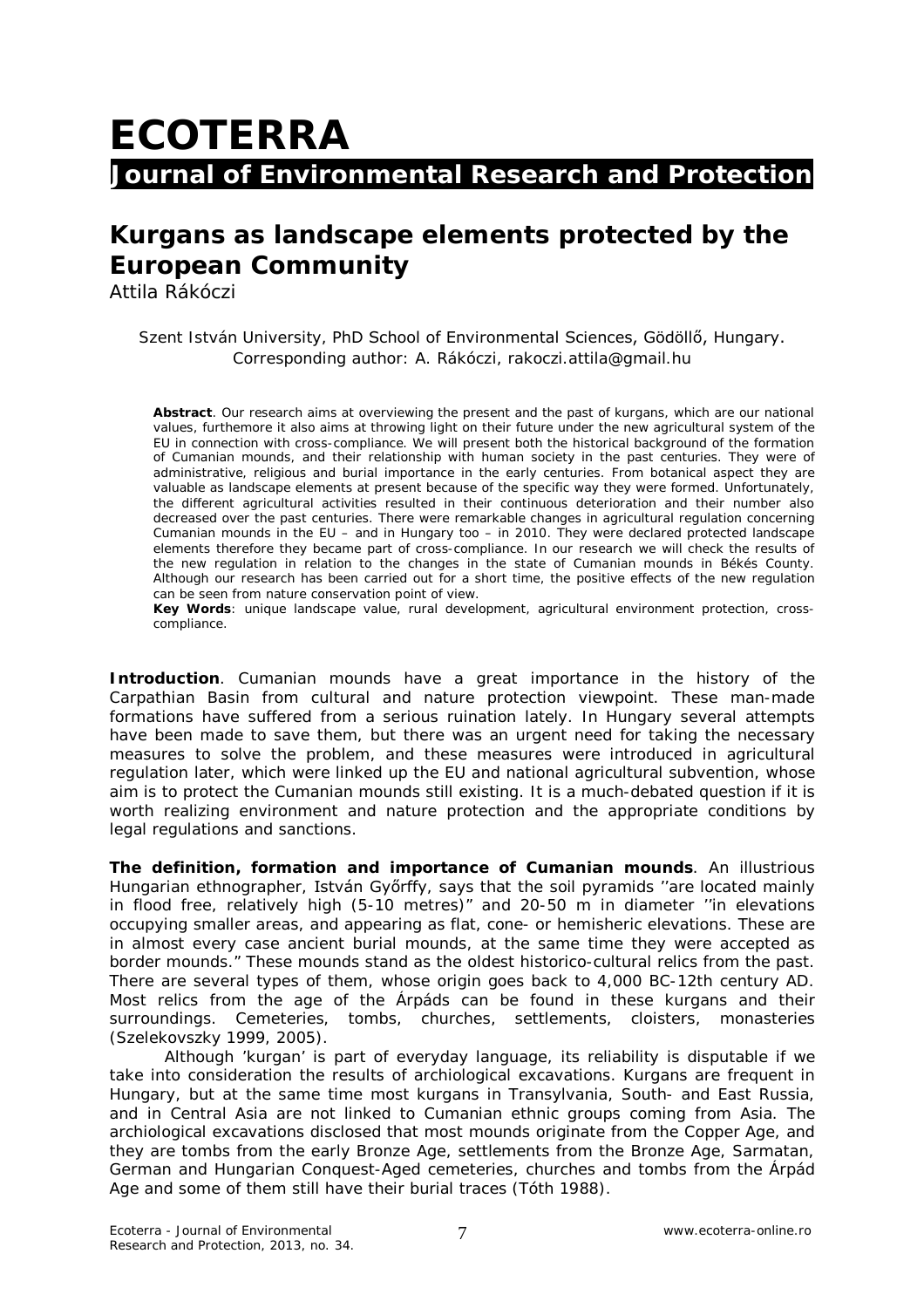Even the uncultivated kurgans which are covered with grass are often flanked by cultivated lands, and they are like oases standing out from the culture desert, and they provide several animal species and flora with shelter (Tóth 2004).

Since the mounds are different from their surroundings in their geological and geomorphological features, they are suitable for reconstructing and mapping their ancient natural environment. Such an attempt is the reconstruction of Csípő-halom, which provides insight into the geomorphological and botanic states of Hortobágy 6,000 years ago (Barczi et al 2006).

It is a very sad fact that - apart from some attempts - people living in these areas have not done anything for the mounds to survive, except those having built the mounds around 4,000-3,000 BC. It is sorrowful that despite our EU membership we need to worry about the future and survival of kurgans, which are the oldest man-made mounds (Szelekovszky 2005).

**Destruction of kurgans and the causes**. There used to be over 40,000 Cumanian mounds in Hungary. The records kept by the Körös-Maros National Park reveal that 1,533 of them were situated on the land which is now part of Békés County. The surroundings of most mounds have been always used as arable lands. They continuously decreased in number over the centuries mainly because agriculture and religion lost their significance (Tóth 2002). Owing to the intense agricultural works and large-scale production, which were so characteristic in the second half of the 20th century, several of them were destroyed. The mounds which were in the way of plants were simply demolished, carried away, ploughed up, and sown. Even today the currently existing mounds are surrounded with cultivated lands, mainly with arable lands.

**The history of their international and national protection, regulation**. There was no regulation to protect kurgans in Hungarian history for a long time. The first organization that called attention to kurgan protection was *Alföld Kutatásáért Alapítvány*. It contributed to the act of 1996 on Nature Conservation, which prescribed the preparation of a national Cumanian mound cadastre which list kurgans by name. The act designated them as ''ex lege'' protected sites. Since there was no executive regulation made for the act mentioned previously, their destruction has not stopped and the reduction in number kept going on. During the preparation of Cumanian mound cadastre 380 mounds were found in Békés County, which had not had of nature and landscape conservation importance, and 264 of them was not exposed to agricultural works (Figure 1).



Figure 1. Kurgans and their state on today's in the Békés county area.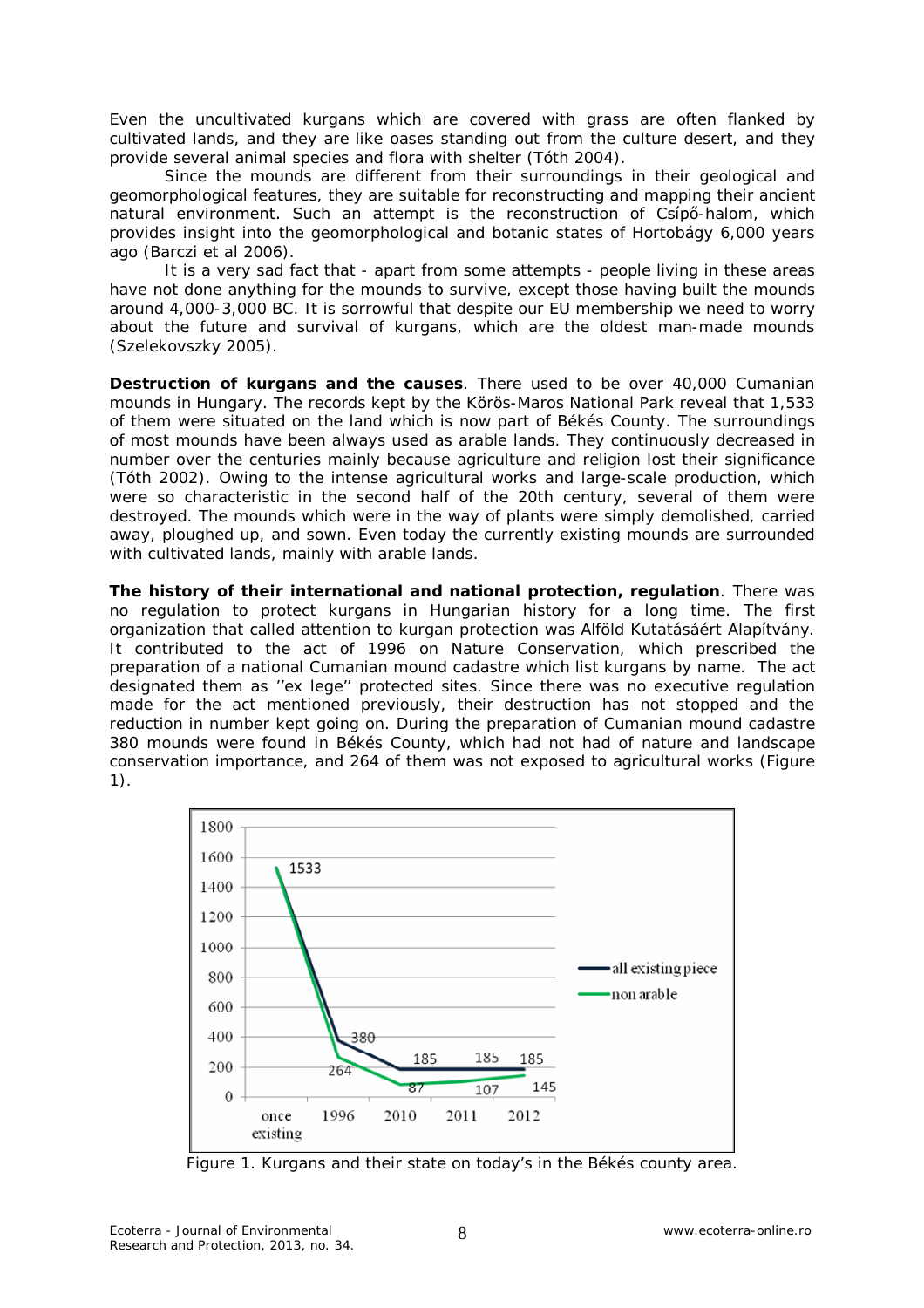After Hungary had joined the EU a lot of support became available for farmers in the agricultural sector. Farmers are required to fulfill different regulations and requirements in order that they can apply for the EU support. Cross-compliance system is also part of these requirements. Cross-compliance was introduced by Council Regulation (EC) No 73/2009 owing to the reform in Common Agricultural Policy in 2003. With forming and introducing this regulation the EU- and Hungarian legislative bodies did not aim at fining farmers or reducing the amount of support for them but they aimed at spreading the right farming methods, supporting the environmental-friendly and green agricultural production, and increasing the number of the farmers who keep the rules year after year. All the European population benefit from the public goods produced by the acceptable methods used by farmers. The EU renumerates Hungary for its community work with over 300 billion HUF every year. Cross compliance supports the eligibility for applying for the supports, and in this way it dispels both the international and state member worries about the EU's agricultural support (Wilson 2008).

The new regulation has two basic elements: the farming requirements which are governed by the law, and the required standards in the agricultural and environmental conditions (Dwyer et al 2000). The first group of the regulation is related to the following issues: nature conservation, environment protection, animal marking, animal- and plant health, and animal welfare. These regulations are due to be introduced 2009 to 2013.

The later one, which is related to the right agricultural and environmental condition, was introduced by Council Regulation (EC) No 1782/2003, and came into force by 4/2004. (I.13.) FVM in Hungary in 2004. At present Hungary complies with the corresponding EU regulations by 50/2008. (IV.24.) FVM. It contains nine elements as the other basic pillar of cross-compliance. These elements determine the regulations which are related to the healthy and sustainable agricultural environment, agricultural environment protection, rural development, landscape ecology, mosaicism, landscape, and the required criteria to observe them. There were continuous changes in the regulation owing to the amendments. It contained six regulations until 2010 such as terrace cultivation rules, crop rotation rules, criteria of weed-free zones, soil protection against erosion, burn bans, protection of soil structure, and observation of grazing rules (Vidékfejlesztési Minisztérium 2011).

The regulation was modified by the Regulation No. 32/2010 (III.30.) FVM in 2010 in accordance with the Council Regulation (EC) No. 73/2009 and two new criteria were involved into the regulatory system. One of them is the irrigation rules, owing to which the number of conditions in regard with the agricultural environment increased. During the modification another criterion was passed into law, which – besides the environmental factor – designated the notion of landscape as sites to be protected. As a result of this, sweep-pole wells and kurgans also became protected sites in Hungary. In accordance with the modified regulation the farmers who have kurgans on their lands are obliged to protect these sites and give up some cultivation methods such as ploughing and disking, both of which may cause soil disturbance in kurgan bodies.

**Results and impacts of the new regulation**. The introduction of the regulation started with a survey of their state. In order to carry out the survey we used the national Cumanian mound cadastre as a background database. The survey was performed by the Agricultural and Rural Development Accredited Paying Agency. Since I work for the Agency as an on-the-spot controller and a civil servant I participated in the spot-checks. The survey carried out in 2010 concluded that there remained 185 Cumanian mounds in a state with landscape importance. They were involved in several steps. Of the total of 185 mounds 87 were non arable and 98 arable. Between 2011 and 2012 the number of arable mounds reduced from 78 to 40 mounds (Table 1 and Figure 1).

Table 1

The results of the state survey and the cheques until now

| Examined<br>vear   | (state survey) | 2013 | วกาว |
|--------------------|----------------|------|------|
| non arable (piece) |                |      | 45   |
| arable (piece)     | 98             |      |      |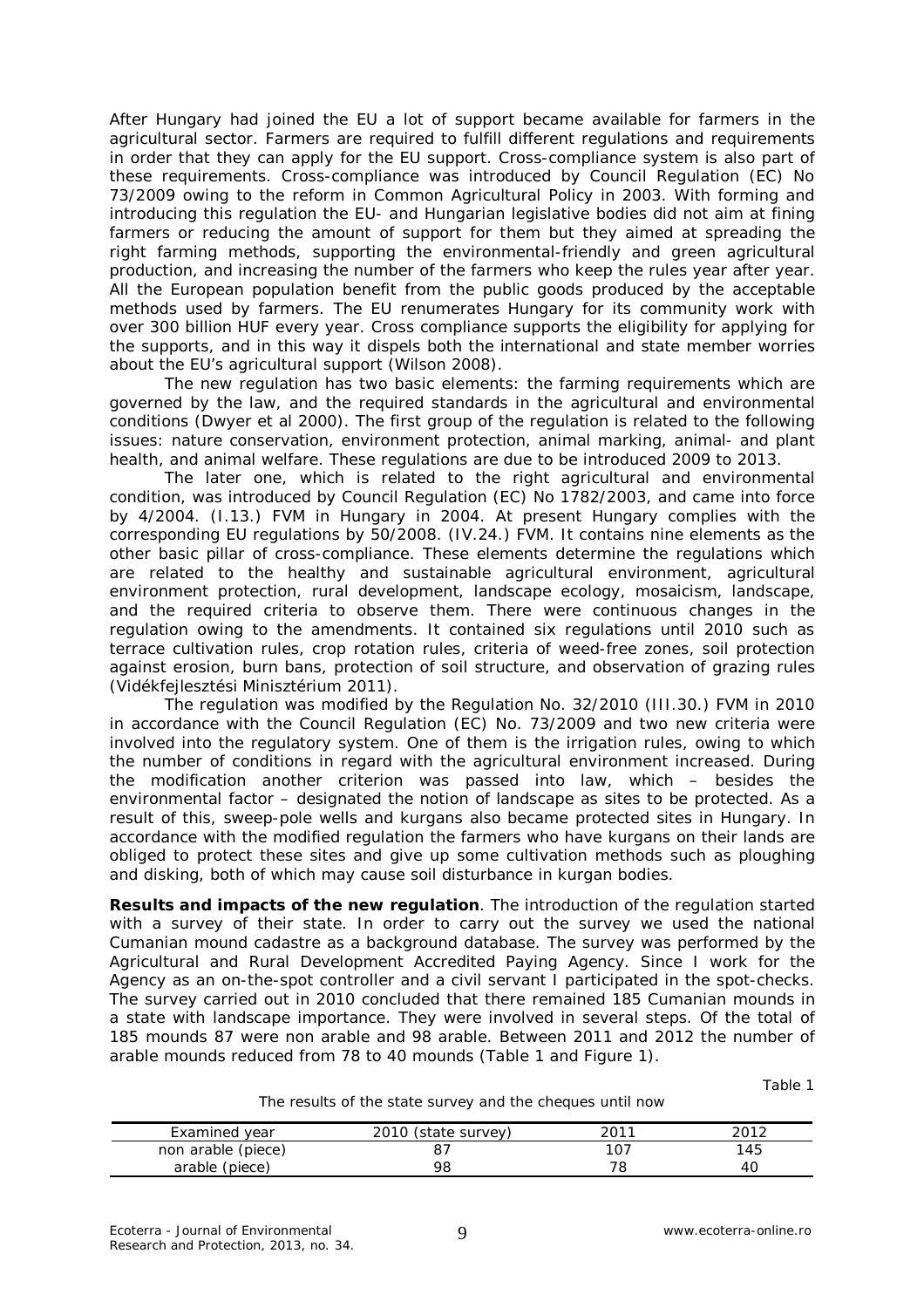Although we are in the beginning of our investigation and we have investigated three consecutive years since the modified regulation came into force the results revealed that there was a significant turn: kurgans had an increased protection, their destruction stopped, and even their botanic state is going through a continuous improvement (Figure 1). The results were analysed with chi-squared test (Figure 2). The test result showed a significant change in the number and state of the kurgans due to the new EU regulation.

|                                                                                                                                                                                                                                                                                                                               | The comings into force<br>of the new regulation | before (state survey) | after | total: |  |
|-------------------------------------------------------------------------------------------------------------------------------------------------------------------------------------------------------------------------------------------------------------------------------------------------------------------------------|-------------------------------------------------|-----------------------|-------|--------|--|
| State of<br>kurgans                                                                                                                                                                                                                                                                                                           | arable (piece):                                 | 98                    | 40    | 138    |  |
|                                                                                                                                                                                                                                                                                                                               | non arable (piece):                             | 87                    | 145   | 232    |  |
|                                                                                                                                                                                                                                                                                                                               | total:                                          | 185                   | 185   | 370    |  |
| $f = 1$<br>370*(14.210-3480) <sup>2</sup> 370*(10.730) <sup>2</sup><br>370*(98*145-40*87) <sup>2</sup><br>$x^2 =$<br>138*232*185*185<br>1.095.747.600<br>1.095.747.600<br>370*115.132.900<br>42.599.173.000<br>$= 38,8768$<br>1.095.747.600<br>1.095.747.600<br>$\chi^2$ = 38,8768 > $\chi^2$ chart = 10,8276 p = 0,001= 0,1% |                                                 |                       |       |        |  |

Figure 2. The change of the state of the kurgans.

The efficiency of the regulation can be also analysed on the basis of the results, which help us draw conclusions in connection with the success and impacts of similar agricultural regulations. As part of this analysis the state of the kurgans was examined at the time when the law came into force.

During the spot-checks in our county in 2010 we found 87 non-arable mounds, and 20 mounds the cultivation of which was given up by the well-prepared farmers immediately after the change in the regulation came into force. In 2011 there were 78 mounds the cultivation of which continued despite the regulation. Theses results were analysed with the chi-squared test (Figure 3a).

After studying the data it can be stated that in the case of 20 mounds farmers gave up their cultivation immediately, and this confirms our hypothesis: there is a deficiency in both the flow of information and its understanding; in addition some conclusions can be drawn in connection with the operation and efficiency of the national agricultural expert consulting network.

|                                                                                                                                                                                                                                                                                              | state of kurgans                                       | arable (piece) | non arable (piece) total: |     |
|----------------------------------------------------------------------------------------------------------------------------------------------------------------------------------------------------------------------------------------------------------------------------------------------|--------------------------------------------------------|----------------|---------------------------|-----|
| The comings into<br>forte of the new<br>regulation<br>(01.11.2012.)                                                                                                                                                                                                                          | because of regulation<br>independently:                | 78             | 87                        | 165 |
|                                                                                                                                                                                                                                                                                              | following the regulation<br>taking effect immediately: | 0              | 20                        | 20  |
|                                                                                                                                                                                                                                                                                              | total:                                                 | 78             | 107                       | 185 |
| $f = 1$<br>185*(78*20-87*0) <sup>2</sup> 185*(1560-0) <sup>2</sup><br>$185*(1560)^2$<br>$x^2$<br>78*107*165*20<br>27.541.800<br>27.541.800<br>185*2.433.600<br>450.216.000<br>$= 16,3466$<br>27.541.800<br>27.541.800<br>$\chi^2$ = 16,3466 > $\chi^2$ chart = 10,8276<br>$p = 0.001 = 0.1%$ |                                                        |                |                           |     |

Figure 3a. Immediate answer to the new regulation by the farmers.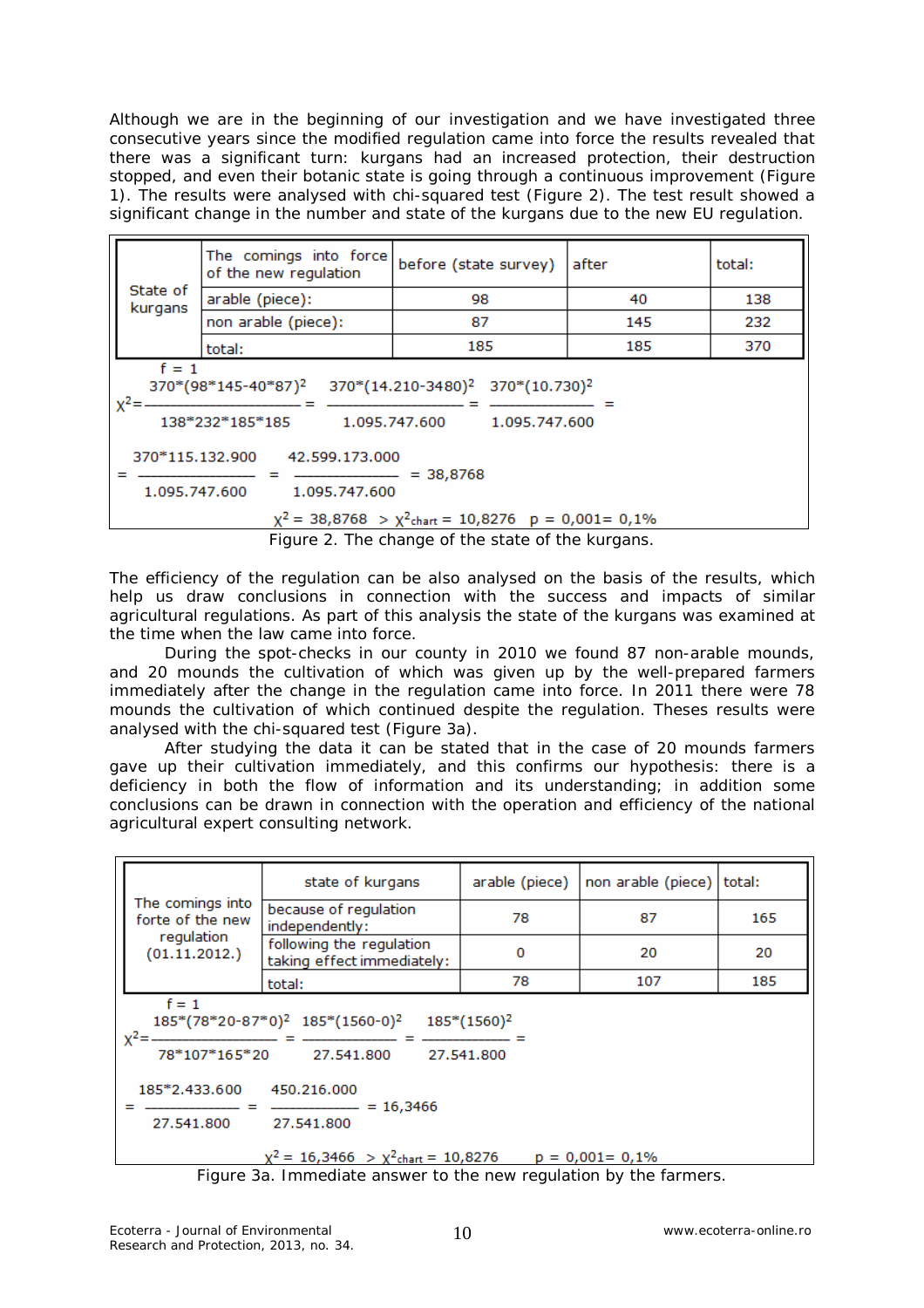The farmers who did not give up cultivating the mounds were penalized with a serious sanction in terms of their SAPS support in 2011. The degree of the sanction amounted to 1%-3% of the total support, the exact amount of which depended on the size of the total area applied for and the number of the mounds cultivated by the client. In 2012 owing to the sanctions the number of the mounds which were in a good state kept increasing (145 mounds in total), and we found 40 mounds which were still under cultivation. The farmers stopped cultivating 38 of 78 mounds as a result of the sanctions between 2011 and 2012. The previously mentioned results were also analysed with the chi-squared test (Figure 3b).

| The sanction                                                                                                                                                                                                                                                                     | state of kurgans                     | arable<br>(piece) | non arable<br>(piece) | total: |
|----------------------------------------------------------------------------------------------------------------------------------------------------------------------------------------------------------------------------------------------------------------------------------|--------------------------------------|-------------------|-----------------------|--------|
|                                                                                                                                                                                                                                                                                  | because of regulation independently: | 40                | 107                   | 147    |
|                                                                                                                                                                                                                                                                                  | as a result of the sanction:         | 0                 | 38                    | 38     |
|                                                                                                                                                                                                                                                                                  | total:                               | 40                | 145                   | 185    |
| $f = 1$<br>$185*(40*38-107*0)^2$ $185*(1520-0)^2$<br>185*(1520) <sup>2</sup><br>$x^2 =$<br>40*145*147*38<br>32.398.800<br>32.398.800<br>185*2.310.400<br>427.424.000<br>$= 13,1925$<br>32,398,800<br>32.398.800<br>$\chi^2$ = 13,1925 > $\chi^2$ chart = 10,8276 p = 0,001= 0,1% |                                      |                   |                       |        |

Figure 3b. The effect of the sanction in the first year among the hosts.

**Conclusions**. Cumanian mounds, which contributed to the religion, administration and history of the Carpathian Basin, passed through a serious degradation over the long centuries and thousands of years. The degradation significantly affected both their number and their state. Recent researches carried out in the past decades revealed that besides their historico-cultural importance they are also important from nature conservation and landscape protection aspect. As a result of this new laws were introduced to protect them, the impacts of which proved to be insufficient, the degradation continued even around the millenium. Owing to the change in the agricultural regulations in 2010 Cumanian mounds were designated as protected landscape elements and they became part of cross compliance. This resulted in positive changes in the state of the mounds still existing.

This paper is destined for more than observe and analyse a regulation which achieves its aim through sanctions without taking into consideration man, namely the farmer who is an integral part of the environment. Cumanian mounds should be protected for them and their descendants. Our intention is to understand farmers' interestsand feelings since it is they who actively form their surroundings. Therefore we have the intention to make new means to introduce similar regulation in the future in relation to landscape issues (after drawing the conclusion of the new landscape regulation), and these means should perform a thorough examination and should analyse and observe the interest of all participants. In our investigation we are conducting a survey with the help of a questionnaire compiled by experts among the people concerned, and after processing the data an operational program can be prepared for legislation. We are resoluted to continue our research.

## **References**

Barczi A., Tóth T. M., Csanádi A., Sümegi P., Czinkota I., 2006 Reconstruction of the paleo-environment and soil evolution of the Csípő-halom kurgan, Hungary. Quaternary International 156-157:49-59.